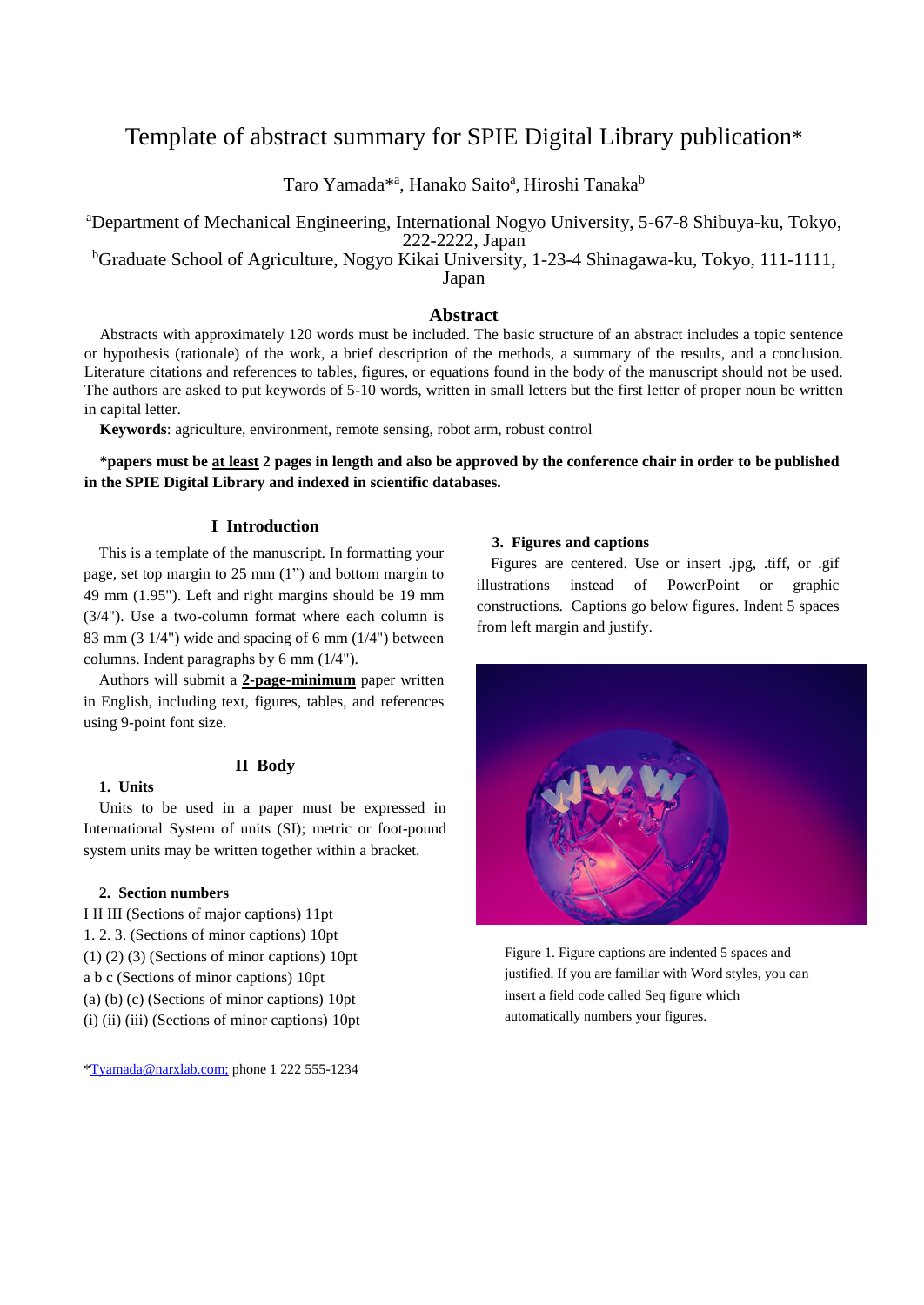| PAPER MARGINS                         |                                   |  |
|---------------------------------------|-----------------------------------|--|
| Α4                                    |                                   |  |
| Top margin                            | 2.5 cm $(1in.)$                   |  |
| Bottom margin                         | 5 cm $(2in.)$                     |  |
| Left, right margin                    | $2 \text{ cm } (.75 \text{ in.})$ |  |
|                                       |                                   |  |
| Printable area--all text, figures and |                                   |  |
| footnotes:                            |                                   |  |
| A4: $17.15 \times 22.23$ cm           |                                   |  |

# **4. Math equations**

Use common fonts like Times Roman in your math equations. A math reference in a paragraph sentence such

as *s*  $\alpha \theta$ <sup> $\beta$ </sup> is not numbered. The steps of a mathematical

argument can be numbered using a right-aligned tab for clarity, for example

$$
\alpha = \frac{-b \pm \sqrt{b - 2ac}}{2o} \tag{1}
$$

and

$$
\rho = \sum (x - x')^2 \,. \tag{2}
$$

## **III Results and Discussion**

Results should be concrete and meaningful for engineering scope. You should describe limitations of your results.

## **IV Multimedia Figures—Video and Audio Files**

Video and audio files can be included for publication. Table 3 lists the specifications for the mulitimedia files. Use a screenshot or another .jpg illustration for placement in the text. Use the file name to begin the caption. The text of the caption must end with the text ["http://dx.doi.org/doi.number.goes.here"](http://dx.doi.org/doi.number.goes.here) which tells the SPIE editor where to insert the hyperlink in the digital version of the manuscript.

Table 3. Information on video and audio files that can accompany a manuscript submission.

| Item                      | Video                                                                  | Audio                       |
|---------------------------|------------------------------------------------------------------------|-----------------------------|
| File name                 | Video1, video2, $\dots$                                                | Audio1.<br>$audio2, \ldots$ |
| Number<br>of<br>files     | $0-10$                                                                 | $0-10$                      |
| Size of each<br>file      | max. 5 mb                                                              | max. 5mb                    |
| File<br>types<br>accepted | .mov<br>.mpeg,<br>(Quicktime),<br>.wmy<br>(Windows<br>Media<br>Player) | way, mp3                    |

Here is a sample illustration and caption for a multimedia file:



Video 2. A label of "Video/Audio 1, 2, …" should appear at the beginning of the caption to indicate to which multimedia file it is linked . Include this text at the end of the caption:

<http://dx.doi.org/doi.number.goes.here>

# **V Form of References**

The references should aid the reader, librarian, or indexer to retrieve the items cited. Place all bibliographic references together at the end of the text in the references section. Arrange the list alphabetically by the last name of the first author. List two or more articles by the same author (or authors) chronologically from the oldest to the most recent. Indicate two or more articles by the same authors in the same year by the letters a, b, etc. For example: 1987a, 1987b, etc.